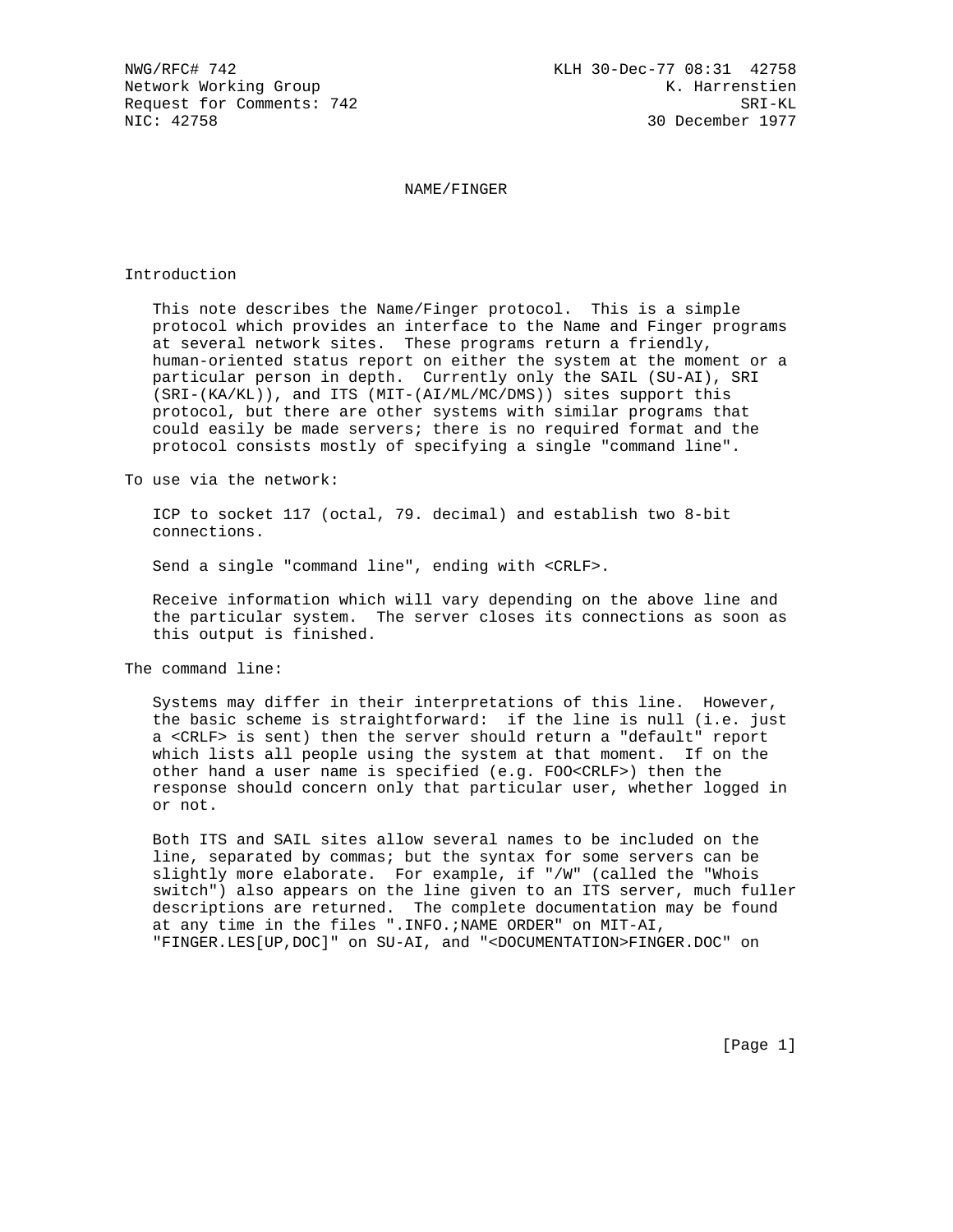SRI-KL, all freely accessible by FTP (with the exception of SRI-KL, where TOPS-20 requires the "anonymous" login convention).

 Allowable "names" in the command line should of course include "user names" or "login names" as defined by the system, but it is also reasonable to understand last names or even full names as well. If a name is ambiguous, all possible derivations should be returned in some fashion; SAIL will simply list the possible names and no more, whereas an ITS server will furnish the full standard information for each possibility.

Response to null command line - "default" listing:

 This is a request for a list of all online users, much like a TOPS-10 or TENEX "systat". To fulfill the basic intent of the Name/Finger programs, the returned list should include at least the full names of each user and the physical locations of their terminals insofar as they can be determined. Including the job name and idle time (number of minutes since last typein, or since last job activity) is also reasonable and useful. The appendix has examples which demonstrate how this information can be formatted.

Response to non-null command line - "name" listing:

 For in-depth status of a specified user, there are two main cases. If the user is logged in, a line or two is returned in the same format as that for the "default" listing, but showing only that user. If not logged in, things become more interesting. Furnishing the full name and time of last logout is the expected thing to do, but there is also a "plan" feature, wherein a user may leave a short message that will be included in the response to such requests. This is easily implemented by (for example) having the program look for a specially named text file on the user's directory or some common area. See the examples for typical "plans".

Implementation miscellany:

 Anyone wishing to implement such a server is encouraged to get in touch with the maintainers of NAME by sending a message to BUG-NAME @ MIT-AI; apart from offering advice and help, a list of all sites with such servers is kept there. It is also suggested that any existing programs performing similar functions locally (i.e. not as net servers) be extended to allow specification of other sites, or names at other sites. For example, on ITS systems one can say ":NAME<cr>" for a local default listing, or ":NAME @SAIL<cr>" for SAIL's default listing, or ":NAME Foo@MC<cr>" to ask MIT-MC about Foo's status, etc.

[Page 2]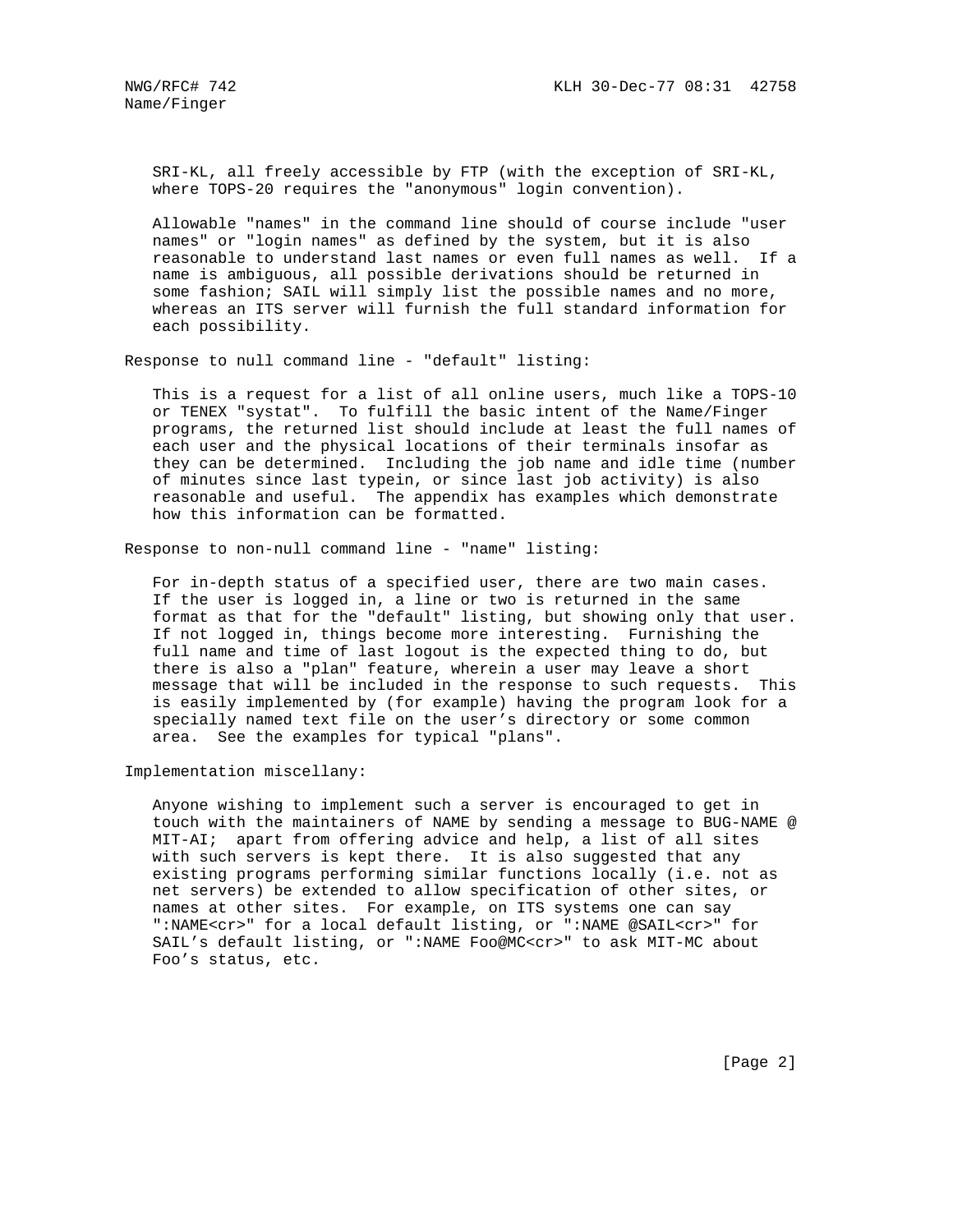It should be noted that connecting directly to the server from a TIP or an equally narrow-minded TELNET-protocol user program can result in meaningless attempts at option negotiation being sent to the server, which will foul up the command line interpretation unless the server knows enough to filter out IAC's and perhaps even respond negatively (IAC WON'T) to all option commands received. This is a convenience but is not at all required, since normally the user side is just an extended NAME/FINGER type program.

And finally a little background:

 The FINGER program at SAIL, written by Les Earnest, was the inspiration for the NAME program on ITS. Earl Killian at MIT and Brian Harvey at SAIL were jointly responsible for implementing the protocol just described, and Greg Hinchliffe has recently brought up a similar server for SRI-KA and SRI-KL.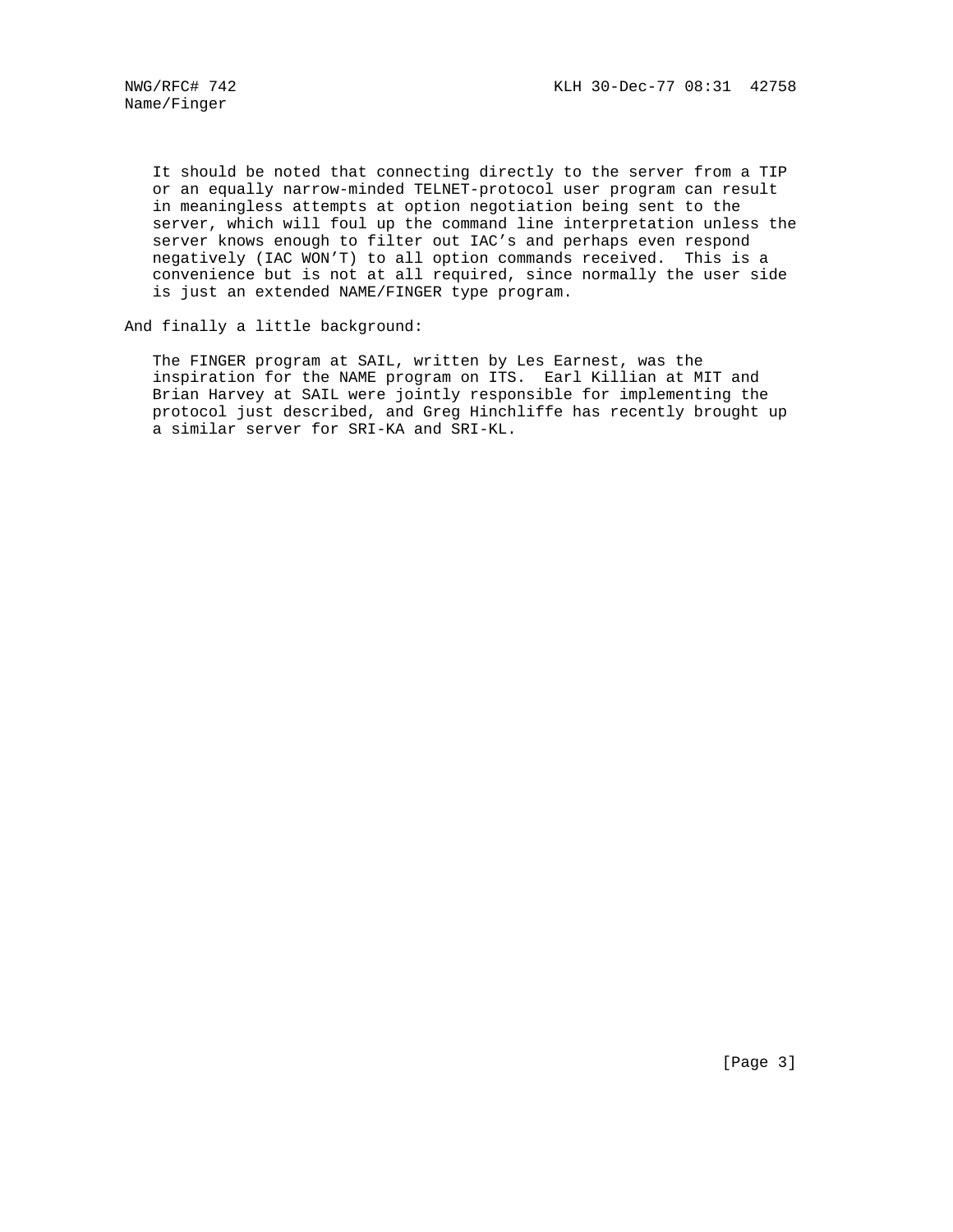## EXAMPLES

Note: it is possible for some lines of the actual output to exceed 80 chars in length. The handling of such lines is of course dependant on the particular user program; in these examples, lines have been truncated to 72 chars for greater clarity.

Three examples with a null command line:

Site: MIT-AI Command line:

|     | -User- --Full name--                               |                                          |  | Jobnam Idle TTY -Console location-                               |
|-----|----------------------------------------------------|------------------------------------------|--|------------------------------------------------------------------|
|     |                                                    |                                          |  | XGP 0 Xerox Graphics Printer XGPSPL 724 Datapoint Near XGP (9TH) |
|     | FFM U Steven J. Kudlak HACTRN T41 Net site CMU-10A |                                          |  |                                                                  |
|     | KLH + Ken Harrenstien                              | $\mathbf{F}$ and the set of $\mathbf{F}$ |  | T42 Net site SRI-KL                                              |
|     | 013 - Not Logged In                                |                                          |  | HACTRN 1:26.T43 DSSR UNIX x3-6048 (MIT-*                         |
|     | CWH U Carl W. Hoffman                              | $\mathbf{E}$ and the set of $\mathbf{E}$ |  | 4.T50 919 Very Small Data Bas*                                   |
|     | CARL A Carl Hewitt                                 |                                          |  | HACTRN 5:03.T52 813 Hewitt x5873                                 |
| APD | M Alexander Doohovskoy                             |                                          |  | XGP 1:52.T54 912 9th Floor Lounge x6*                            |
| JJK | T James Koschella                                  | $\bf{E}$ and $\bf{E}$ and $\bf{E}$       |  | T55 824 Hollerbach, Levin, *                                     |
| KEN | L Kenneth Kahn                                     | $\mathbf{E}$ and the set of $\mathbf{E}$ |  | T56 925 Moon (Tycho under) *                                     |

Site: SAIL Command line:

| Person |                               |      |                         | Job Jobnam Idle Terminal |  |                        |
|--------|-------------------------------|------|-------------------------|--------------------------|--|------------------------|
|        | DAN Dan Sleator 46 MACLSP     |      |                         | $DM-3$                   |  | 150/1200 modem 415 49* |
|        | DEK Don Knuth                 |      | 3 E                     | $3.$ tv-55 $205$         |  | Library                |
|        |                               |      | 20 PI 2 TV-55 205       |                          |  | Library                |
| ES     | Gene Salamin                  |      | 44 SD MC                | TV-40 223a               |  | Farmwald               |
|        | JJ Jerrold Ginsparg 11 TELNET |      |                         | DM-0                     |  | 150/1200 modem 415 49* |
|        | JMC John McCarthy 1 FINGER    |      |                         | detached .               |  |                        |
|        |                               | 12 E |                         | 2. IML-15                |  | McCarthy's house       |
|        | KRD Randy Davis               |      | 42 AID                  | 7 TV-52 203              |  | Allen                  |
|        |                               |      |                         | $2. DM-1$                |  | 150/1200 modem 415 49* |
|        | ME Martin Frost               |      | 17 E                    | 3 tv-46 220              |  | Filman, Frost          |
|        |                               |      | 31 E                    | TV-46 220                |  | Filman, Frost          |
|        | PAM Paul Martin               | 9 E  |                         | TV-106 251C              |  | King, Levy, Martin     |
|        | ROD Rod Brooks                |      | 37 MACLSP 3 TV-117 250C |                          |  |                        |
|        | RWG Bill Gosper               |      | 30 SD MC                | TV-34 230e               |  | Robinson               |
|        |                               |      |                         | TV-67 213                |  | Kant, McCune, Steinbe* |
|        | RWW Richard Weyhrauch 39 E    |      |                         | TV-42 214                |  | Weyhrauch              |
|        | SYS system files 6 FINGER     |      |                         | PTY122                   |  | job 5 Arpanet site AI* |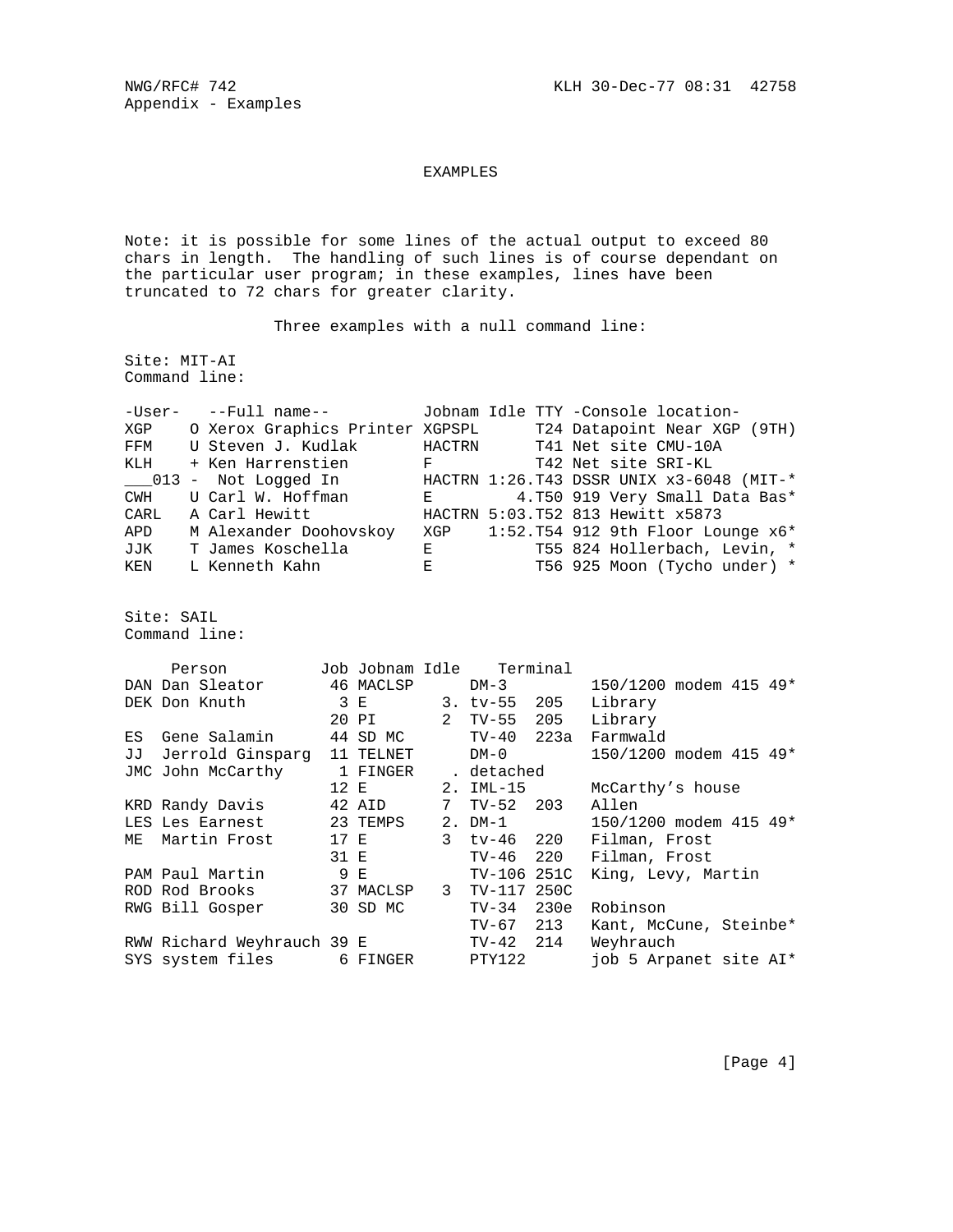Site: SRI-KL Command line:

Thursday, 15-Dec-77 01:21:24-PST System up 3 Days, 22:20:52 28 Jobs Drum 0% Load avs 0.26 0.23 0.31 14 Act, 10 Idle, 8 Det

| User   | Personal Name           |    | Job Subsys 15m% |             | TTY | Room  | Console Location         |
|--------|-------------------------|----|-----------------|-------------|-----|-------|--------------------------|
| BLEAN  | Bob Blean               |    | 37 EXEC         | 0.0         | 41  | K2007 | Blean                    |
| KLH    | Ken Harrenstien         | 83 | TELNET          | 1.6         | 12  | J2023 | Spaceport                |
|        | KREMERS Jan Kremers     |    | 48 TECO         | 0.0         | 121 |       | Dialup 326-7005 (300 Ba* |
| MAINT  | Digital Equipment       |    | 54 SNDMSG       | 0.5         | 43  | K2035 | Melling                  |
|        | MCCLURG Jim McClurg     |    | 40 EXEC         | 0.0         | 26  | PKT   |                          |
| MMCM   | Michael McMahon         |    | 31 EXEC         | 1.5         | 122 |       | Dialup 326-7006 (300 Ba* |
| MOORE  | J Moore                 |    | 52 TV           | 0.2         | 124 |       | Dialup 326-7008 (300 Ba* |
| PATTIS | Richard Pattis          |    | 19 LISP         | 0.8         | 11  | ARC   |                          |
|        | PETERSO Norman Peterson |    | 33 EXEC         | $25:12$ 234 |     |       | $(RAND-TIP)$             |
| STONE  | Duane Stone             |    | 34 TELNET 3:51  |             | 240 |       | $(RADC-TIP)$             |
|        |                         |    | 27 EXEC         | 7:11        | 232 |       | $(SRI-KL)$               |
| TORRES | Israel Torres           |    | 64 BSYS         | 0.0         | 76  | K2079 | TI by tape drives        |
|        |                         |    | 68 EXEC         | 1:15        | 104 | K2029 | Operators' Office        |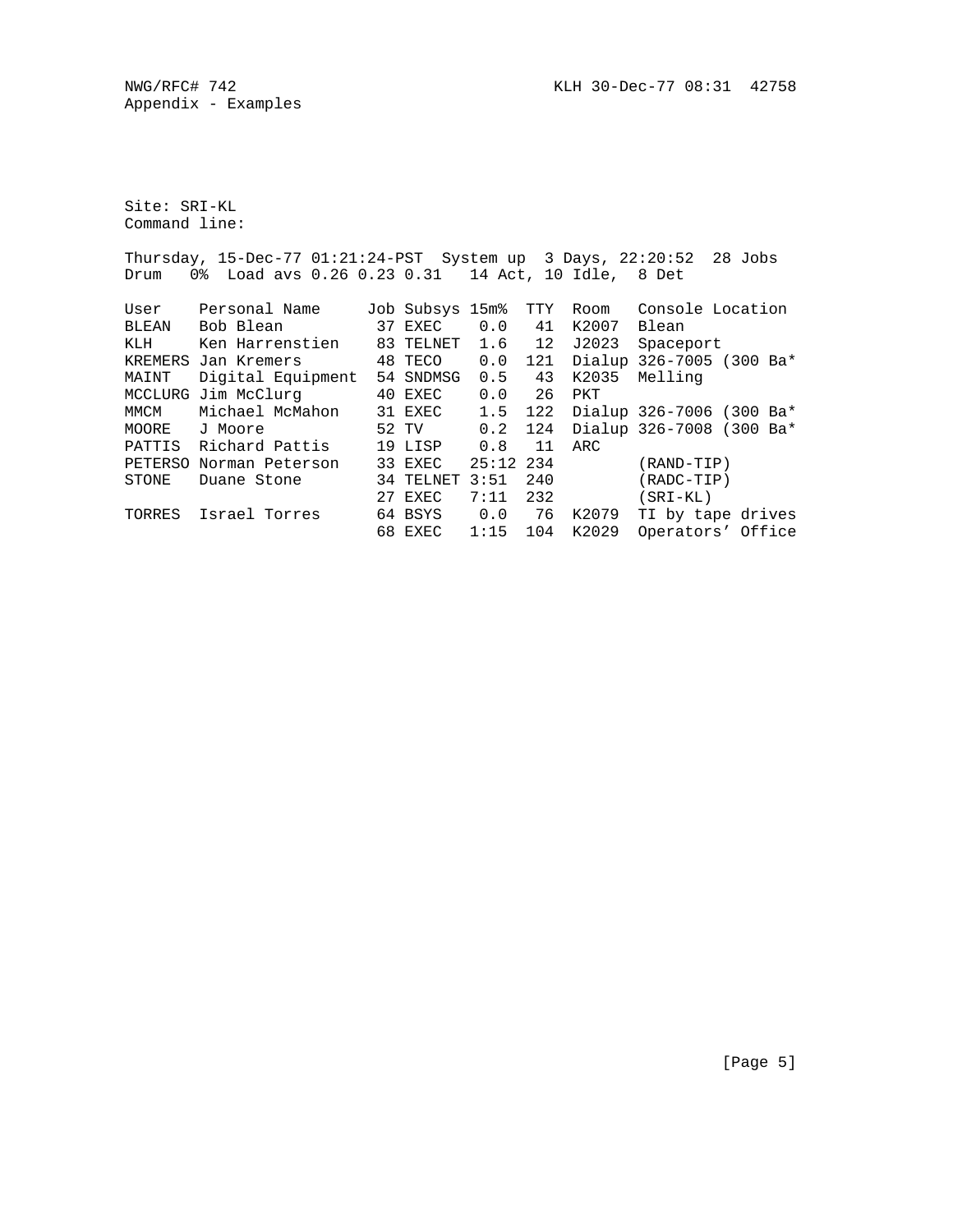## Examples with names specified:

Site: MIT-AI Command line: klh KLH + Ken Harrenstien Last logout 10/16/77 13:02:11 No plan. Site: MIT-MC Command line: cbf CBF M Charles Frankston Not logged in. Plan: I'll be visiting another planet til about December 15. If anyone wants to get a hold of me transmit on some fundamental wavelength (like the radius of the hydrogen atom). Site: MIT-MC Command line: smith BRIAN A Brian C. Smith Last logout 11/24/77 08:02:24 No plan. DBS T David B. Smith Last logout 12/03/77 11:24:01 No plan. BPS T Byron Paul Smith Not logged in. No plan. GRS U Gary R. Smith Last logout 12/12/77 18:43:19 No plan. JOS S Julius Orion III Smith Last logout 11/29/77 06:18:18 No plan. \$PETE M PETER G. SMITH, Not logged in. No plan. IAN L Ian C. Smith Not logged in. No plan. AJS D Arnold J. Smith Last logout 12/09/77 14:31:11 No plan. Site: SU-AI Command line: smith "SMITH" is ambiguous: RS Bob Smith DAV Dave Smith JOS Julius Smith LCS Leland Smith